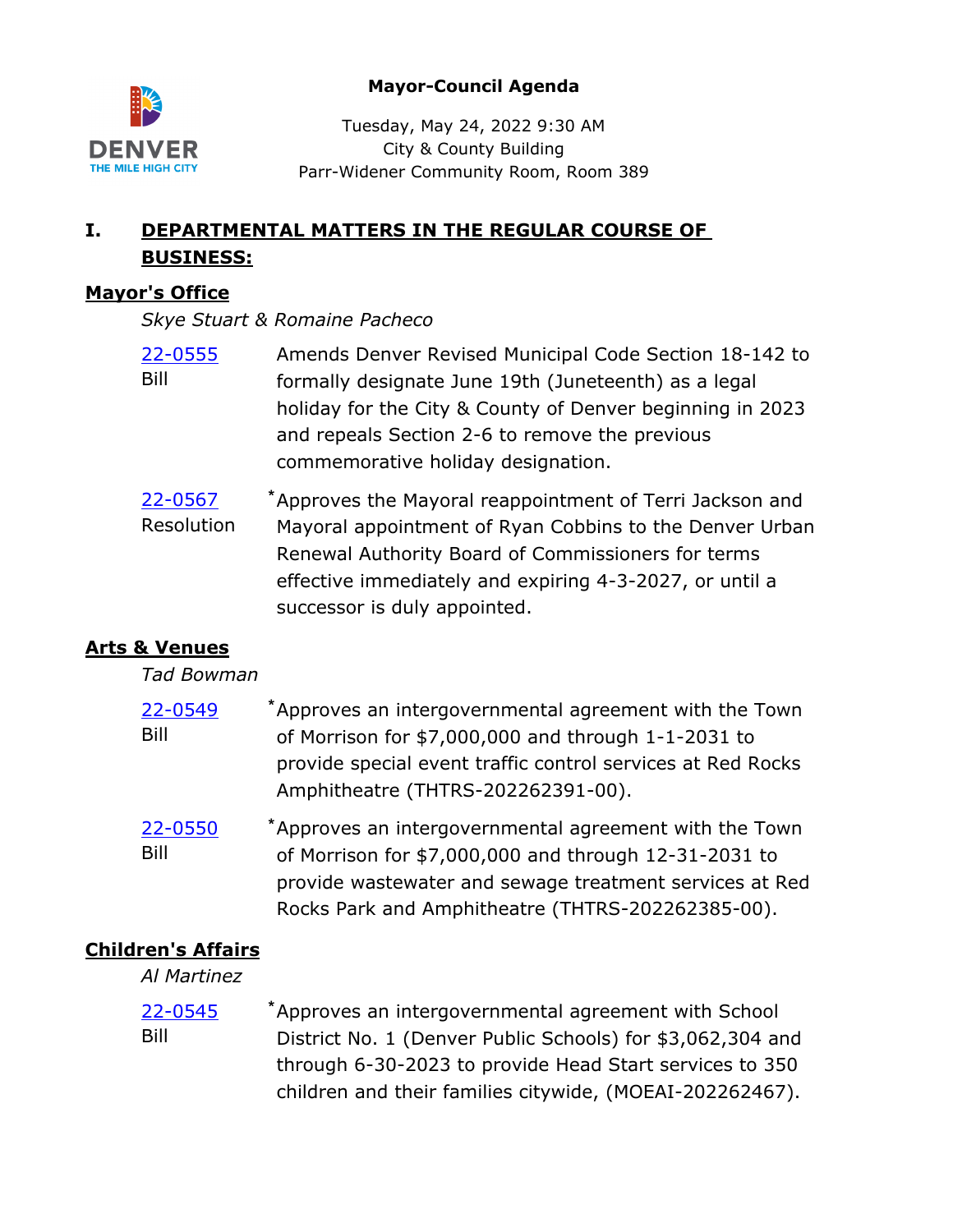### **Community Planning and Development**

#### *Libby Kaiser*

Approves a map amendment to rezone property from G-MX-3, UO-2 to G-RX-5, UO-2, located at 1305, 1339 & 1365 North Osage Street and 1520 West 14th Avenue in Council District 3. [22-0554](http://denver.legistar.com/gateway.aspx?m=l&id=/matter.aspx?key=21621) Bill

### **Denver International Airport**

*Leann Rush & Carolina Flores*

| 22-0546<br>Resolution | Approves a purchase order with Wagner Equipment<br>Company for \$2,019,066 for the purchase of one (1) 2022<br>Caterpillar Model: 966-BR High lift next generation wheel<br>loader with V-Plow and three (3) 2022 Caterpillar Model:<br>966-BR next generation wheel loaders to support<br>operations at Denver International Airport in Council<br>District 11 (PO-00114994). |
|-----------------------|--------------------------------------------------------------------------------------------------------------------------------------------------------------------------------------------------------------------------------------------------------------------------------------------------------------------------------------------------------------------------------|
| 22-0547<br>Resolution | *Approves a contract with O.J. Watson Company, Inc.,<br>doing business as O.J. Watson Equipment, for \$630,000<br>for the purchase of two (2) Aebi Schmidt Standard<br>Schmidt Electric Model eSwingo 200+ Compact Sweepers<br>to support operations at Denver International Airport in<br>Council District 11 (PO-00115080).                                                  |
| 22-0559<br>Resolution | *Amends a use and lease agreement with Air Canada for<br>rates and charges to lease 120 square feet of office space<br>on the apron level of Concourse A to support Air Canada's<br>operations at Denver International Airport in Council<br>District 11. No change to agreement duration<br>(202262056).                                                                      |
| 22-0560<br>Resolution | *Approves a contract with World Wide Technologies for<br>\$5,000,000 and three (3) years, with two (2) one-year<br>options for renewal, to provide Cisco professional services<br>to support network connectivity infrastructure at Denver<br>International Airport in Council District 11 (202160414).                                                                        |
| 22-0561<br>Resolution | *Approves a lease agreement with Green Industrial<br>Development Group, LLC for \$5,182,143.72 and for 10<br>years for the occupancy and use of 17,680 square feet of                                                                                                                                                                                                          |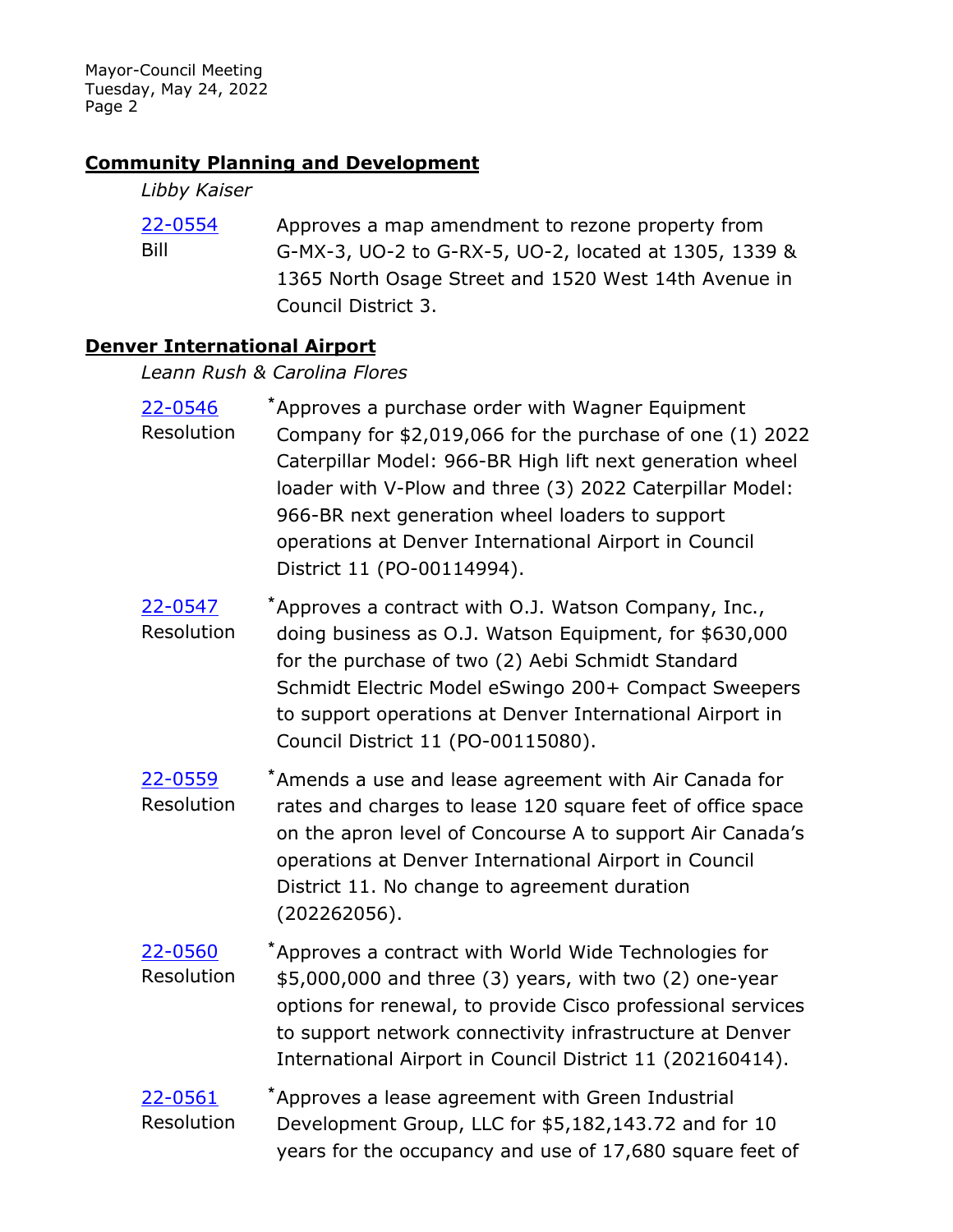> office space at the JA Green Logistics Center to replace no longer functioning mobile trailer unit office space at Denver International Airport in Council District 11 (PLANE-202262958).

- Approves a contract with Advanced Network Management for \$5,000,000 and three (3) years, with two (2) one-year options for renewal, to provide Cisco professional services to support network connectivity infrastructure at Denver International Airport in Council District 11 (202160585-00). [22-0562](http://denver.legistar.com/gateway.aspx?m=l&id=/matter.aspx?key=21629) **\*** Resolution
- Amends a lease agreement with Secure Health Partners, LLC for rates and charges to change the testing office's assigned floor space and access at Denver International Airport's Concourse A Mezzanine in Council District 11. No change to agreement duration (202262658). [22-0563](http://denver.legistar.com/gateway.aspx?m=l&id=/matter.aspx?key=21630) **\*** Resolution

#### **Department of Housing Stability**

*Jack Wylie*

Amends an agreement with Habitat for Humanity of Metro Denver by adding \$970,000 for a new total of \$1,455,000 and 14 months for a new end date of 4-30-2023 for the citywide scattered site acquisition and renovation of 14 single-family residences to be sold to income-qualified households earning no more than 80% area median income at initial sale and 100% area median income at subsequent sales (HOST-202053865). [22-0568](http://denver.legistar.com/gateway.aspx?m=l&id=/matter.aspx?key=21635) **\*** Resolution

## **Department of Public Health and Environment**

*Will Fenton & Robert George*

Amends an intergovernmental agreement with Denver Health and Hospital Authority by adding \$365,623 for a new total of \$1,472,794 and one year for a new end date of 2-28-2023, and amending various contract exhibits, including the statement of work and the standards established for the services to be completed, to provide care, treatment, and supportive services to individuals living with HIV/AIDS in the Denver Transitional Grant Area, citywide (ENVHL-202262885-02). [22-0556](http://denver.legistar.com/gateway.aspx?m=l&id=/matter.aspx?key=21623) **\*** Bill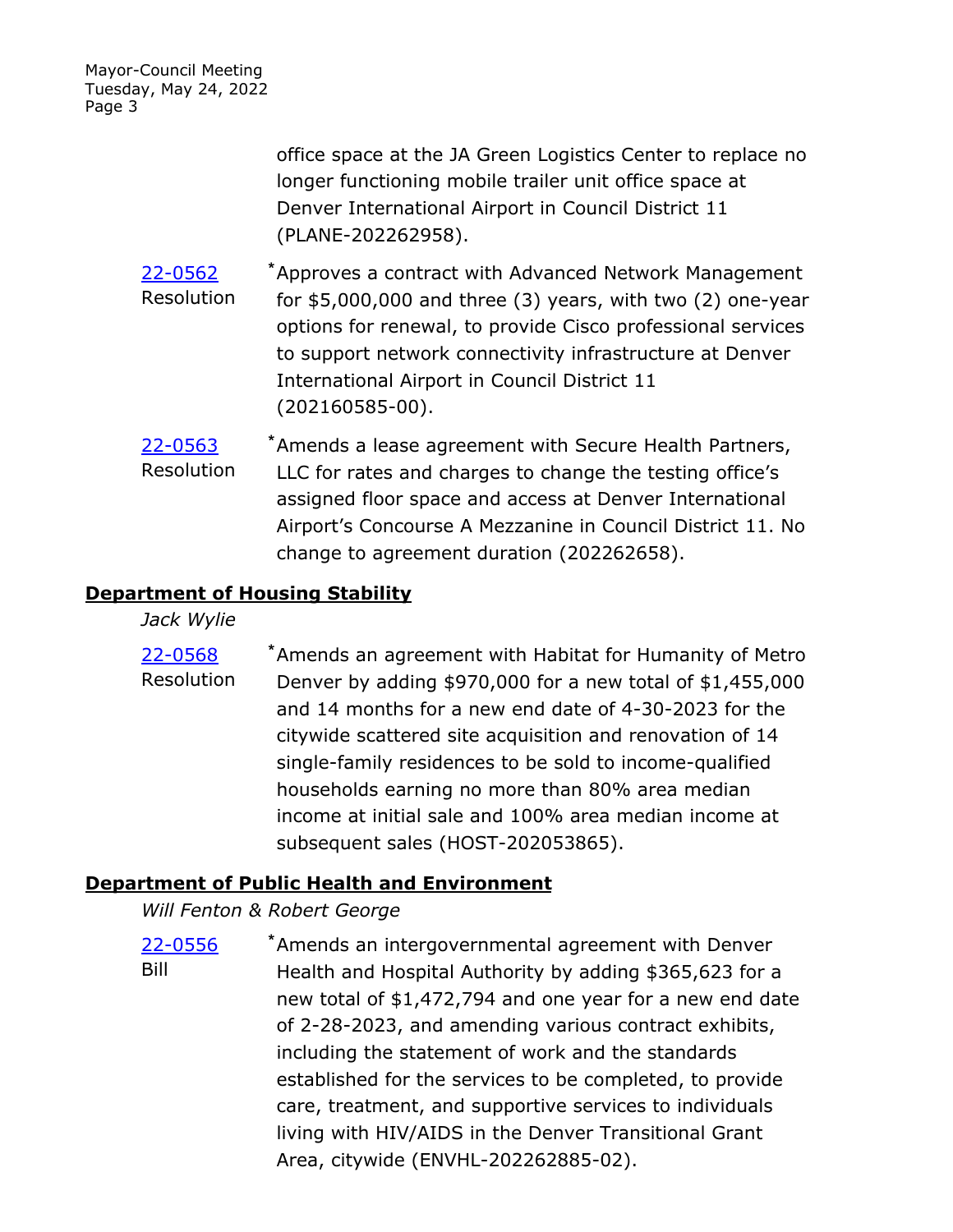### **Department of Transportation and Infrastructure**

#### *Jason Gallardo*

- Dedicates a parcel of land as public right of way as East 47th Avenue, located at the intersection of North Ironton Street and East 47th Avenue in Council District 8. [22-0530](http://denver.legistar.com/gateway.aspx?m=l&id=/matter.aspx?key=21597) **\*** Resolution
- Grants a revocable permit, subject to certain terms and conditions, to HCA-Healthone, LLC, their successors and assigns, to encroach into the right-of-way with twenty linear feet of 12-inch PVC roof drain and (3) 1-inch schedule 80 PVC conduits at 880 North Cherry Street in Council District 5. [22-0565](http://denver.legistar.com/gateway.aspx?m=l&id=/matter.aspx?key=21632) **\*** Resolution

### **Finance**

*Guadalupe Gutierrez-Vasquez, Nikki McCabe & Kiki Turner*

- Authorizes the Manager of Finance, Chief Financial Officer to issue City and County of Denver, for and on behalf of its Department of Aviation, Airport Senior Revenue Bonds, Series 2022 in an amount not to exceed \$3.98 billion for the purposes of funding Airport capital improvements, refunding airport bonds, paying costs of terminating swaps funding capitalized interest, funding bond reserves and paying costs of issuance expenses. [22-0569](http://denver.legistar.com/gateway.aspx?m=l&id=/matter.aspx?key=21636) Bill
- Authorizes the Manager of Finance, Chief Financial Officer to issue City and County of Denver, for and on behalf of its Department of Aviation, Airport Subordinate Revenue Bonds, Series 2022 in an amount not to exceed \$3.98 billion for the purposes of funding Airport capital improvements, refunding airport bonds, paying costs of terminating swaps funding capitalized interest, funding bond reserves and paying costs of issuance expenses. [22-0570](http://denver.legistar.com/gateway.aspx?m=l&id=/matter.aspx?key=21637) Bill
- Approves a rescission of \$2,000,000 from General Fund Contingency and makes a supplemental appropriation to the Liability Claims Special Revenue Fund. [22-0571](http://denver.legistar.com/gateway.aspx?m=l&id=/matter.aspx?key=21638) **\*** Bill